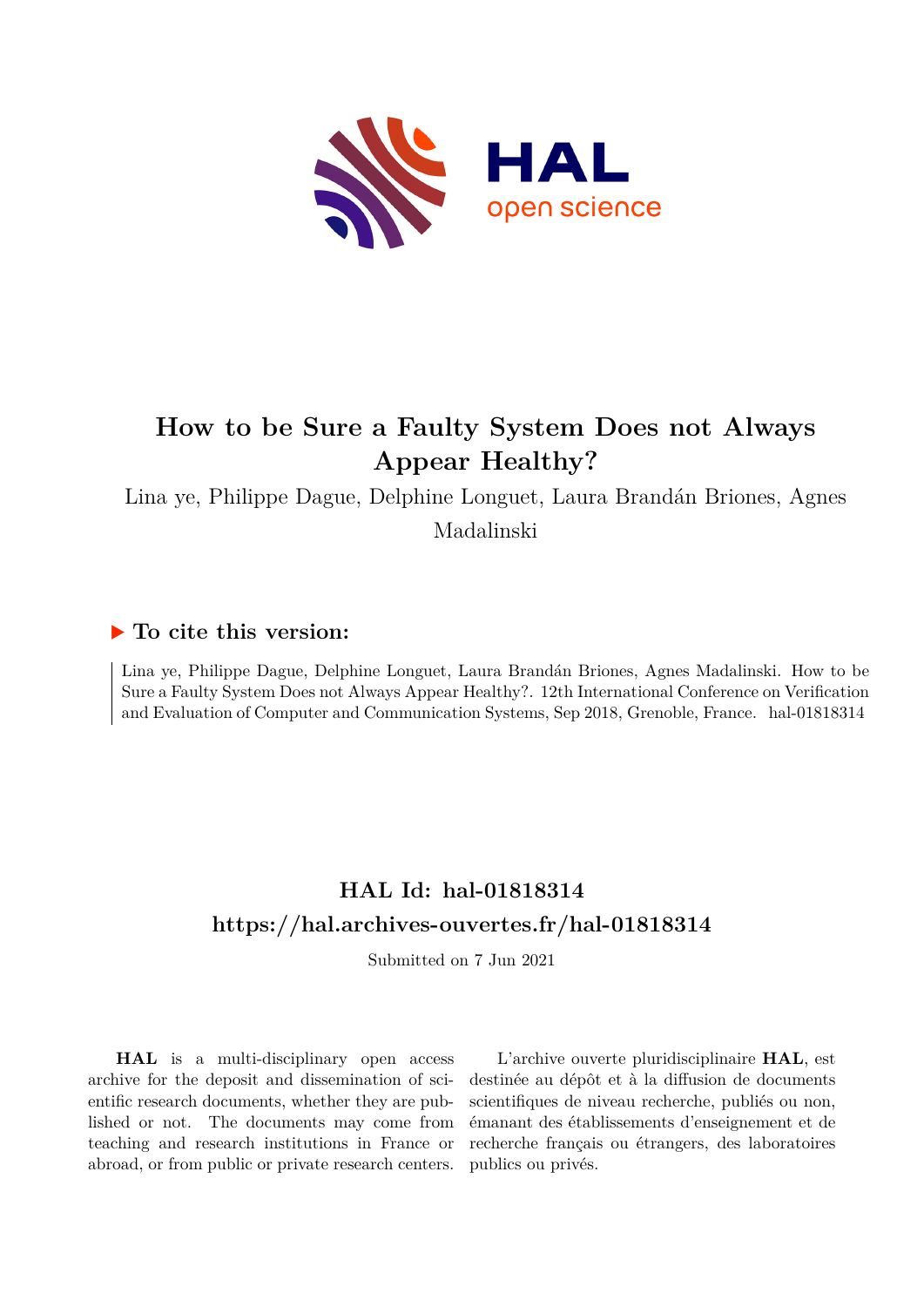# How to be Sure a Faulty System Does not Always Appear Healthy?

Lina Ye<sup>1</sup>, Philippe Dague<sup>2</sup>, Delphine Longuet<sup>2</sup>, Laura Brandán Briones<sup>3</sup>, and Agnes Madalinski $4$ 

<sup>1</sup> LRI, Univ. Paris-Sud, CentraleSupélec, Univ. Paris-Saclay, France lina.ye@lri.fr,

<sup>2</sup> LRI, Univ. Paris-Sud, CNRS, Univ. Paris-Saclay, France

{philippe.dague, delphine.longuet}@lri.fr

<sup>3</sup> Universidad Nacional de Córdoba, Argentina

<sup>4</sup> Otto-von-Guericke-University Magdeburg, Germany

Abstract. Fault diagnosis is a crucial and challenging task in the automatic control of complex systems, whose efficiency depends on the diagnosability property of a system. Diagnosability describes the system property allowing one to determine with certainty whether a given fault has effectively occurred based on the available observations. However, this is a quite strong property that generally requires a high number of sensors. Consequently, it is not rare that developing a diagnosable system is too expensive. In this paper, we analyze a new discrete event system property called manifestability, that represents the weakest requirement on observations for having a chance to identify on line fault occurrences and can be verified at design stage. Intuitively, this property makes sure that a faulty system cannot always appear healthy, i.e., has at least one future behavior after fault occurrence observably distinguishable from all normal behaviors. Then, we prove that manifestability is a weaker property than diagnosability before proposing an algorithm with PSPACE complexity to automatically verify both properties. Furthermore, we prove that the problem of manifestability verification itself is PSPACE-complete. The experimental results show the feasibility of our algorithm from a practical point of view. Finally, we compare our approach with related work.

#### 1 Introduction

Fault diagnosis is a crucial and challenging task in the automatic control of complex systems, whose efficiency depends on a system property called diagnosability. Diagnosability is a system property describing whether one can distinguish with certainty fault behaviors from normal ones based on sequences of observable events emitted from the system. In a given system, the existence of two infinite behaviors with the same observations, where exactly one contains the considered fault, violates diagnosability. The existing work concerning discrete event systems (DESs) searches for such ambiguous behaviors, both in centralized and distributed ways [13, 10, 12, 14, 20]. However, in reality, diagnosability turns out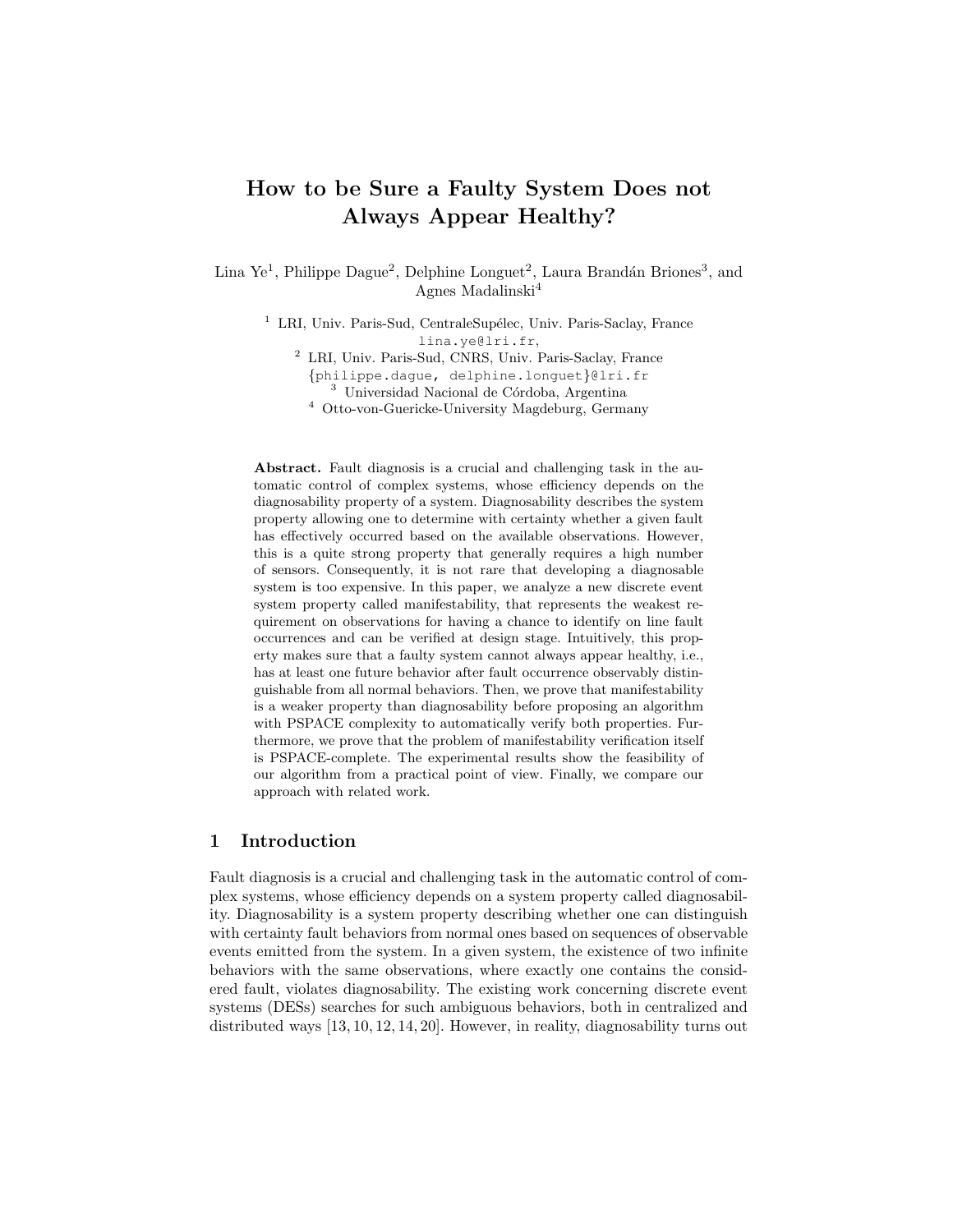to be a quite strong property that generally requires a high number of sensors. Consequently, it is often too expensive to develop a diagnosable system.

To achieve a trade-off between the cost, i.e., a reasonable number of sensors, and the possibility to observe a fault manifestation, we recently introduced a new property called manifestability [21], which is borrowed from philosophy "...which I shall call the "manifestability of the mental", that if two systems are mentally different, then there must be some physical contexts in which this difference will display itself in differential physical consequences" [11]. In the domain of diagnosis, similarly, the manifestability property describes the capability of a system to manifest a fault occurrence in at least one future behavior. This should be analyzed at design stage on the system model. Under the assumption that no behavior described in the model has zero probability, the fault will then necessarily show itself with nonzero probability after enough runs of the system. In other words, given a system, if this property holds, this system cannot always appear healthy when a fault occurs in it, i.e., at least one future behavior observably distinguishes from normal behaviors. In all cases, manifestability is the weakest property to require from the system to have a chance to identify the fault occurrence. Differently, for diagnosability, all future behaviors of all fault occurrences should be distinguishable from all normal behaviors, which is a strong property and sensor demanding. Obviously one has to continue to rely on diagnosability for online safety requirements, i.e., for those faults which may have dramatic consequences if they are not surely detected when they occur, in order to trigger corrective actions. But for all other faults that do not need to be detected at their first occurrence (e.g., whose consequence is a degraded but acceptable functioning that will require maintenance actions in some near future), manifestability checking, which is cheaper in terms of sensors needed, is enough under the probabilistic assumption above.

We have several contributions in this paper. First, we define (strong) manifestability before proving that it is weaker than diagnosability. Second, we provide a sufficient and necessary condition for manifestability with a formal algorithm based on equivalence checking and prove that the manifestability problem itself is a PSPACE-complete problem. Third, the algorithm's efficiency is shown by our experimental results before comparing our approach with related work.

# 2 Motivating Example

In this section, we explain why it is worth analyzing the manifestability property with a motivating example.

Example 1. Figure 1 shows a modified version of a HVAC system from [13], which is a composite model that captures the interactions between the component models, i.e., a pump, a valve, and a controller. In this system, the initial state is  $q^0$ , the events Valve<sub>-</sub>open, Pump<sub>-</sub>start, Pump<sub>-stop</sub>, Valve<sub>-close</sub> are observable and the fault event  $Pump\_failed$  is not observable. Once fault event occurs, the system enters and always stays in an abnormal state.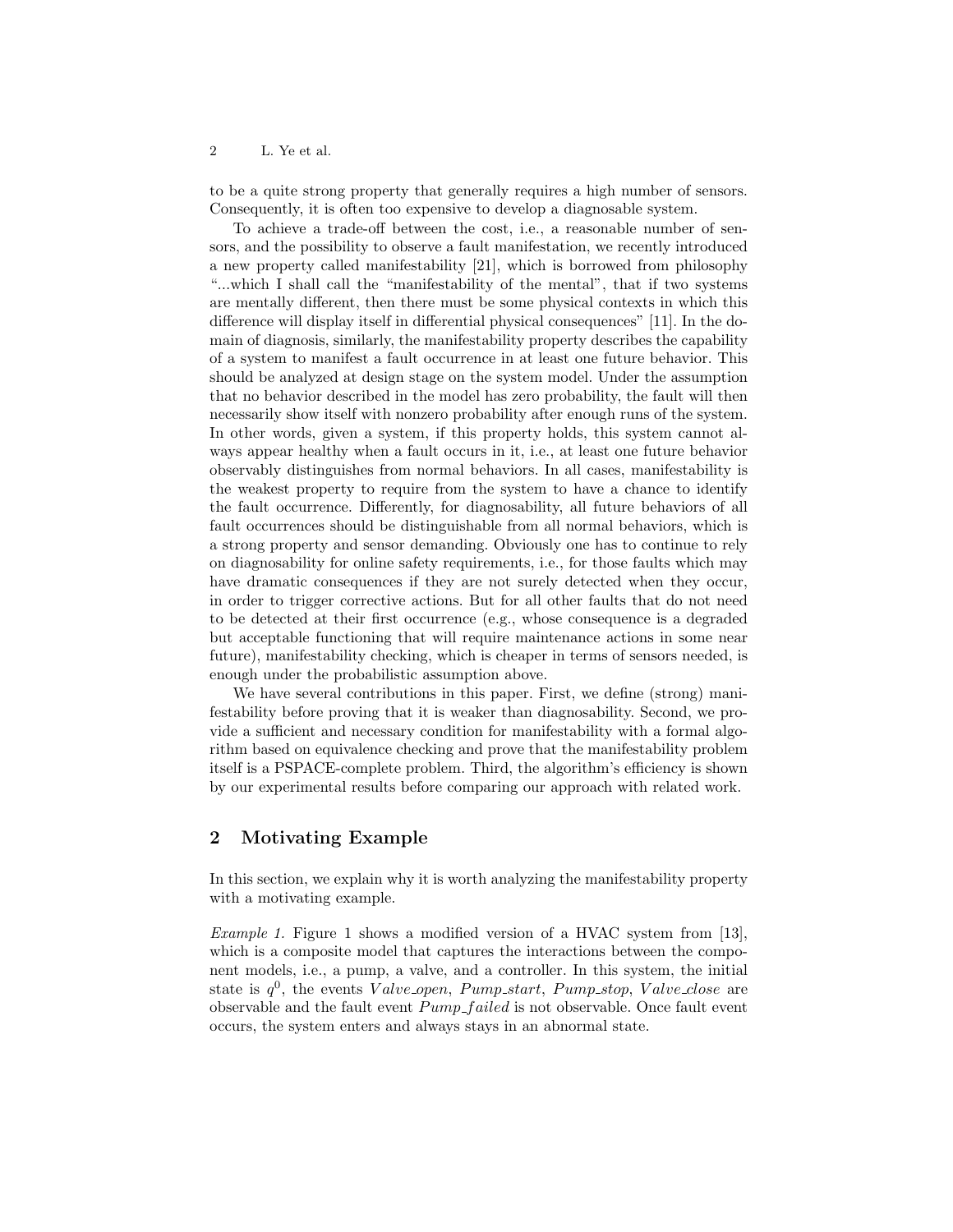

Fig. 1. A simplified HVAC system.

The correct behavior of this system is  $(Value\sub{open} Pump\sub{temp\_start} Pump\sub{top}$  $Value\_close)^\omega$ , where  $\omega$  denotes the infinite concatenation. After the unobservable faulty event  $Pump\_failed$ , the system has two possibilities: either continue the execution with the same observations as the correct behavior or go to the states  $q_8$  and  $q_9$ . Thus, this system is not diagnosable since at least one infinite future behavior of the fault occurrence is indistinguishable from the correct behavior, which is Valve\_open Pump\_start Pump\_failed (Pump\_stop Valve\_close  $Value\_{open} Pump\_{start}$ <sup>"</sup>. Considering real faulty scenarios, with an assumption of nonzero probability, at one moment in the future the system will go to  $q_8$ , in which case the fault manifests itself and thus can be diagnosed. The original diagnosability property is not suitable to handle such situations. If we consider manifestability, this fault is effectively manifestable since its occurrence has at least one future that is distinguishable from the correct behavior. The manifestability property is the minimal requirement for the system to allow one to establish a diagnostic mechanism. If a fault is not manifestable, then it is totally useless to try to design a diagnoser for the system.

#### 3 Manifestability for DESs

We now present our system model, recall diagnosability, and introduce (strong) manifestability, before giving a formal sufficient and necessary condition for this property to hold. We demonstrate that (strong) manifestability is a weaker property than diagnosability.

#### 3.1 Models of DESs

We model a DES as a Finite State Machine (FSM), i.e., an automaton, denoted by  $G = (Q, \Sigma, \delta, q^0)$ , where Q is the finite set of states,  $\Sigma$  is the finite set of events,  $\delta \subseteq Q \times \Sigma \times Q$  is the set of transitions (the same notation will be kept for its natural extension to words of  $\Sigma^*$ ), and  $q^0$  is the initial state. The set of events  $\Sigma$  is divided into three disjoint parts:  $\Sigma = \Sigma_o \oplus \Sigma_u \oplus \Sigma_f$ , where  $\Sigma_o$  is the set of observable events,  $\Sigma_u$  the set of unobservable normal events and  $\Sigma_f$  the set of unobservable fault events.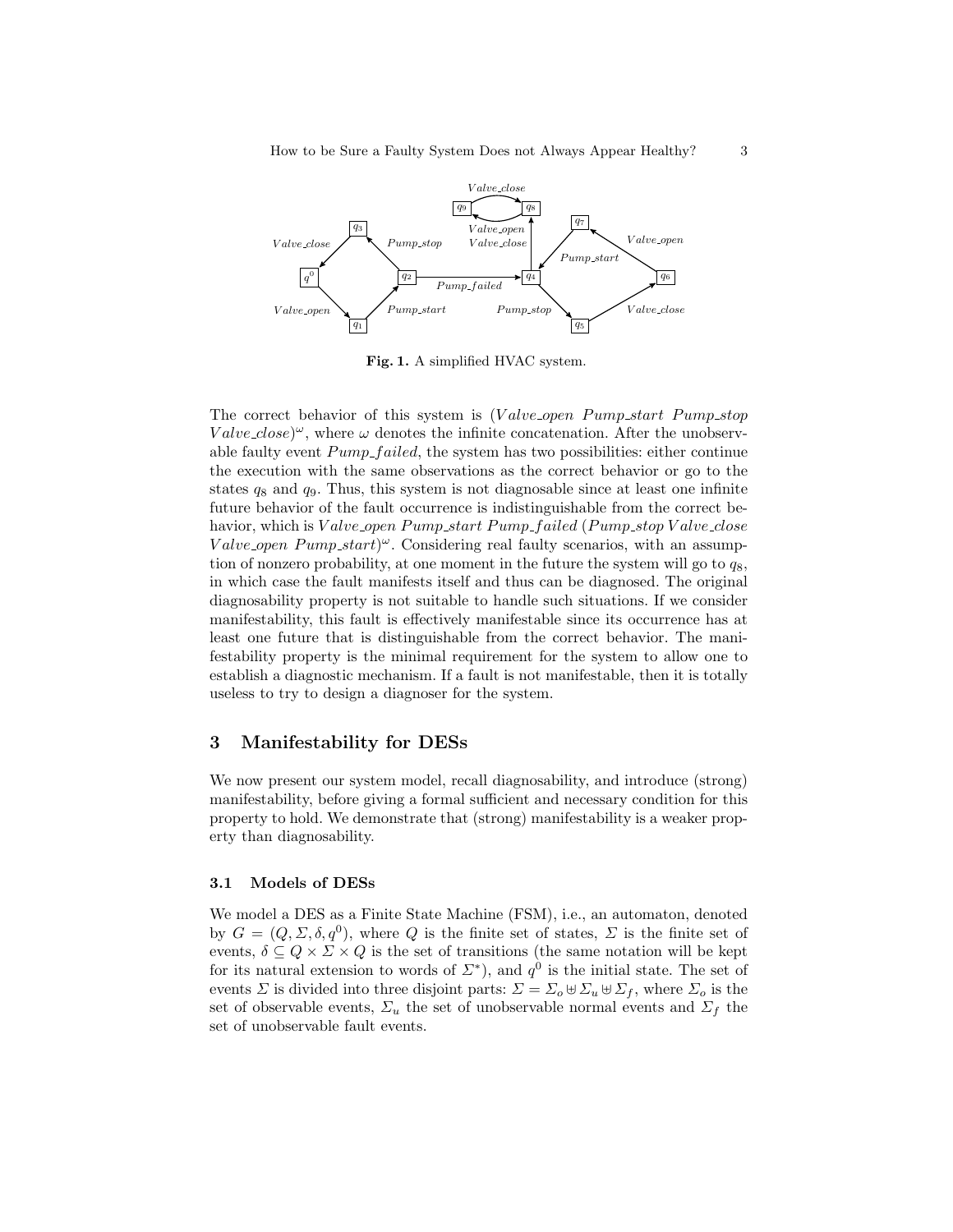*Example 2.* The left part of Figure 2 shows an example of a system model  $G$ , where  $\Sigma_o = \{o1, o2, o3\}, \Sigma_u = \{u1, u2\}, \text{ and } \Sigma_f = \{F\}.$  Notice that for diagnosis problem, fault is predefined as an unobservable event in the model. This is different from testing, where faulty behaviors are judged against a specification.



Fig. 2. A system example (left) and its diagnoser (right).

Similar to diagnosability, the manifestability algorithm that we will propose has exponential complexity in the number of fault types. To reduce it to linear complexity, as in [12, 14], we consider only one fault type at a time. However, multiple occurrences of faults are allowed. The other types of faults are processed as unobservable normal events. This is justified as the system is manifestable if and only if (iff) it is manifestable for each fault type. Thus, to check the manifestability of a system with several faults, one can check its manifestability with respect to each fault type in turn. In the following,  $\Sigma_f = \{F\}$ , where F is the currently considered fault.

Given a system model G, its prefix-closed language  $L(G)$ , which describes both normal and faulty behaviors of the system, is the set of words produced by  $G: L(G) = \{s \in \Sigma^* | \exists q \in Q, (q^0, s, q) \in \delta\}.$  Those words containing (resp. not containing) F will be denoted by  $L_F(G)$  (resp.  $L_N(G)$ ). In the following, we call a word from  $L(G)$  a trajectory in the system G and a sequence  $q_0 \sigma_0 q_1 \sigma_1 ...$  a path in G, where  $q_0 = q^0$  and, for all i,  $(q_i, \sigma_i, q_{i+1}) \in \delta$ , whose label  $\sigma_0 \sigma_1 ...$  is a trajectory in G. Given  $s \in L(G)$ , we denote the post-language of  $L(G)$  after s by  $L(G)/s$ , formally defined as:  $L(G)/s = \{t \in \Sigma^* | s.t \in L(G)\}$ . The projection of the trajectory s to observable events of G is denoted by  $P(s)$ , the observation of s. This projection can be extended to  $L(G)$ , i.e.,  $P(L(G)) = \{P(s)|s \in L(G)\},\$ whose elements are called observed trajectories. Traditionally, we assume that each state of Q has a successor, so that  $L(G)$  is live (any trajectory has a continuation, i.e., is a strict prefix of another trajectory) and that  $G$  has no unobservable cycle, i.e., each cycle contains at least one observable event. This makes it feasible to check the infiniteness of a trajectory. We will need some infinite objects. We denote by  $\Sigma^{\omega}$  the set of infinite words on  $\Sigma$  and by  $\Sigma^{\infty} = \Sigma^* \cup \Sigma^{\omega}$  the set of words on  $\Sigma$ , finite or infinite. We define in an obvious way infinite paths in G and thus  $L^{\omega}(G)$  the language of infinite words recognized by G in the sense of Büchi automata  $[6]$ . As all states of G are considered as final states, those infinite trajectories are just the labels of infinite paths, and the concept of Büchi automaton coincides with that of Muller automaton, which can be determinized, according to the McNaughton theorem. We can conclude from this that  $L^{\omega}(G)$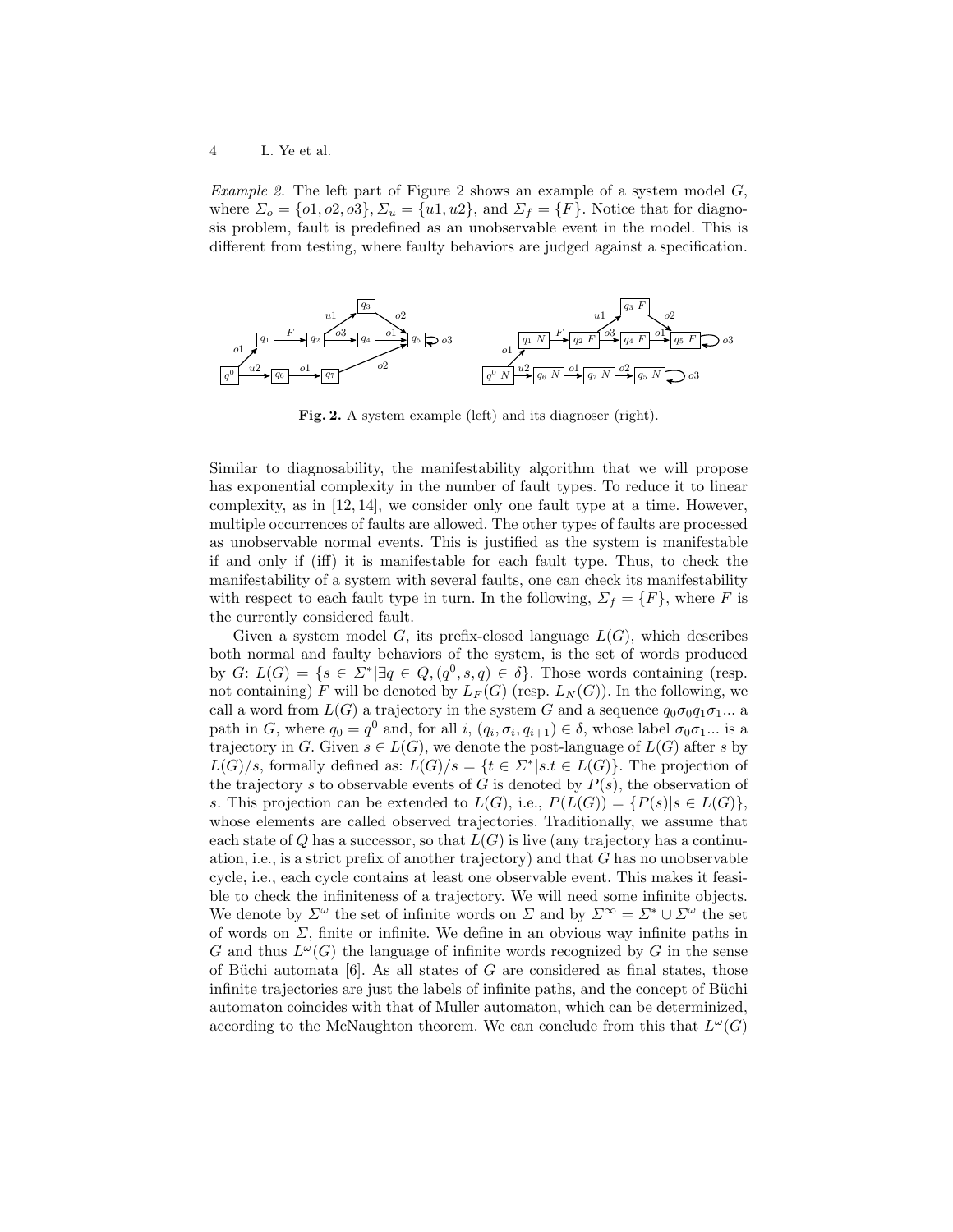is the set of infinite words whose prefixes belong to  $L(G)$  and that two equivalent system models, i.e., such that  $L(G_1) = L(G_2)$ , define the same infinite trajectories, i.e.,  $L^{\omega}(G_1) = L^{\omega}(G_2)$ . Particularly, we use  $L^{\omega}_F(G) = L^{\omega}(G) \cap \Sigma^* F \Sigma^{\omega}$  for the set of infinite faulty trajectories, and  $L_N^{\omega}(G) = L^{\omega}(G) \cap (\Sigma \setminus \{F\})^{\omega}$  for the set of infinite normal trajectories, where  $\setminus$  denotes set subtraction. We denote  $L^{\infty}(G) = L(G) \cup L^{\omega}(G)$ . In the following, we use the classical synchronization operation between two FSMs  $G_1$  and  $G_2$ , denoted by  $G_1 \parallel_{\Sigma_s} G_2$ , i.e. any event in  $\Sigma_s$  should be synchronized while others can occur whenever possible. It is easy to generalize the synchronization to a set of FSMs using its associativity property [7]. To verify manifestability, we define the following basic operation, which is to keep only information about a given set of events, while keeping the same structure. It will be used to simplify some intermediate structures when checking manifestability without affecting the validity of the result obtained.

**Definition 1.** (Delay Closure). Given a FSM  $G = (Q, \Sigma, \delta, q^0)$ , its delay closure with respect to  $\Sigma_d$ , with  $\Sigma_d \subseteq \Sigma$ , is  ${\complement}_{\Sigma_d}(G) = (Q_d, \Sigma_d, \delta_d, q^0)$ , where: 1)  $Q_d =$  ${q^0} \cup {q \in Q \mid \exists s \in \Sigma^*, \exists \sigma \in \Sigma_d, (q^0, s\sigma, q) \in \delta};\ z) (q, \sigma, q') \in \delta_d \text{ if } \sigma \in \Sigma_d$ and  $\exists s \in (\Sigma \backslash \Sigma_d)^*, (q, s\sigma, q') \in \delta$ .

#### 3.2 Diagnosability and Manifestability

A fault  $F$  is diagnosable in a system model  $G$  if it can be detected with certainty when enough events are observed from  $G$  after its occurrence. This property is formally defined as follows [13], where  $s<sup>F</sup>$  denotes a trajectory ending with F and  $F \in p$ , for p a trajectory, means that F appears as a letter of p.

**Definition 2.** (Diagnosability). F is diagnosable in a system model G iff

$$
\exists k \in \mathbb{N}, \forall s^F \in L(G), \forall t \in L(G)/s^F, |t| \ge k \Rightarrow
$$
  

$$
\langle \forall p \in L(G), P(p) = P(s^F t) \Rightarrow F \in p \rangle.
$$

The above definition states that F is diagnosable iff, for each trajectory  $s<sup>F</sup>$ in G, for each of its extensions t with enough events, then every trajectory  $p$  in G that has the same observations as  $s<sup>F</sup>t$  should contain F. It has been proved that the existence of two indistinguishable infinite trajectories, i.e., holding the same sequence of observable events, with exactly one of them containing the given fault  $F$ , is equivalent to the violation of the diagnosability property [10].

**Definition 3.** (Critical Pair). A pair of trajectories  $s, s'$  is called a critical pair with respect to F, denoted by  $s \sim s'$ , iff  $s \in L_F^{\omega}(G), s' \in L_N^{\omega}(G)$  and  $P(s) = P(s')$ .

**Theorem 1** A fault F is diagnosable in G iff  $\sharp s, s' \in L^{\omega}(G)$ , such that  $s \nsim s'$ .

The nonexistence of a critical pair w.r.t.  $F$  witnesses diagnosability of  $F$ . To design a diagnosable system, each faulty trajectory should be distinguished from normal trajectories, which is often very expensive in terms of number of sensors required. To reduce such a cost and still make it possible to show the fault after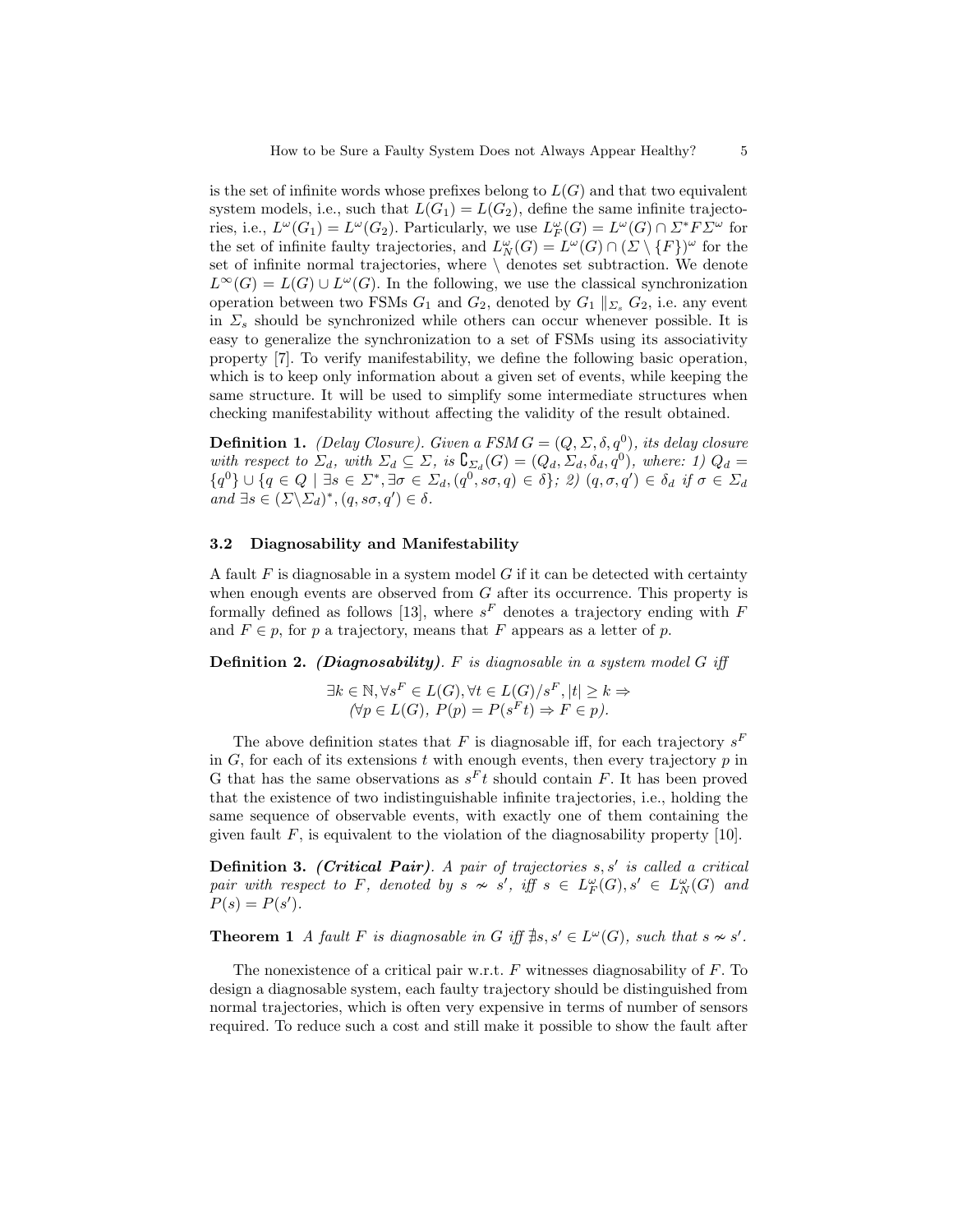enough runs of the system, another property called manifestability has been recently introduced [21], which is much weaker than diagnosability. Intuitively, manifestability describes whether or not a fault occurrence has the possibility to manifest itself through observations. Precisely, if a fault is not manifestable, then we can never be sure about its occurrence no matter which trajectory is executed after it. Thus, the system model should be necessarily revised.

**Definition 4.** (Manifestability). F is manifestable in a system model G iff

$$
\exists s^F \in L(G), \exists t \in L(G)/s^F,
$$
  

$$
\forall p \in L(G), P(p) = P(s^F t) \Rightarrow F \in p.
$$

F is manifestable iff there exists at least one trajectory  $s<sup>F</sup>$  in G, and there exists at least one extension t of  $s^F$ , such that every trajectory p that is observable equivalent to  $s^F t$  should contain F. In other words, manifestability is violated iff each occurrence of the fault can never manifest itself in any future.

**Theorem 2** A fault  $F$  is manifestable in a system model  $G$  iff the following condition, denoted by  $\Im$ , is satisfied:

 $\exists s \in L_F^{\omega}(G), \, \nexists s' \in L_N^{\omega}(G), \, \text{such that } s \nsim s'.$ 

*Proof.*  $\Rightarrow$  Suppose that F is manifestable in G. Thus from Definition 4,  $\exists s \in$  $L_F(G)$  such that  $\sharp s' \in L_N(G)$  with  $P(s) = P(s')$ . By extending s with enough events, which is possible since the language is live, we obtain then  $\exists s \in L_F^{\omega}(G)$ ,  $\sharp s' \in L_N^{\omega}(G)$ , such that  $s \nsim s'$ .

 $\Leftarrow$  Suppose now that F is not manifestable in G and show that the condition  $\Im$  is consequently not true. From non-manifestability of F and Definition 4, we have  $\forall s^F \in L(G), \forall t \in L(G)/s^F, \exists p \in L(G), P(p) = P(s^F t), p \in L_N(G)$ . Thus,  $\forall s^F t \in L_F(G), \exists p \in L_N(G), P(p) = P(s^F t).$  This can be formulated as equality of the languages of two automata, as it will be seen in section 4. It results that this equality of the languages still holds for infinite words, i.e.,  $\forall s^F t \in L^{\omega}_F(G)$ ,  $\exists p \in L_N^{\omega}(G)$  such that  $s^F t \nsim p$ , which is  $\neg \Im$ , i.e., the condition  $\Im$  is not true.

Manifestability concerns the possibility for the system to manifest at least one occurrence of the fault, i.e., there exists such an occurrence that shows itself in at least one of its futures. Now we propose a strong version of manifestability, which requires that all occurrences of the fault should show themselves in at least one of their futures.

**Definition 5.** (Strong Manifestability). A fault  $F$  is strongly manifestable in a system model G iff

$$
\forall s^F \in L(G), \exists t \in L(G)/s^F,
$$
  

$$
\forall p \in L(G), P(p) = P(s^F t) \Rightarrow F \in p.
$$

F is strongly manifestable iff, for each  $s<sup>F</sup>$  in G (and not just for only one as in Definition 4) there exists at least one extension t of  $s<sup>F</sup>$  in G, such that every trajectory p in G that is observable equivalent to  $s^F t$  should contain F.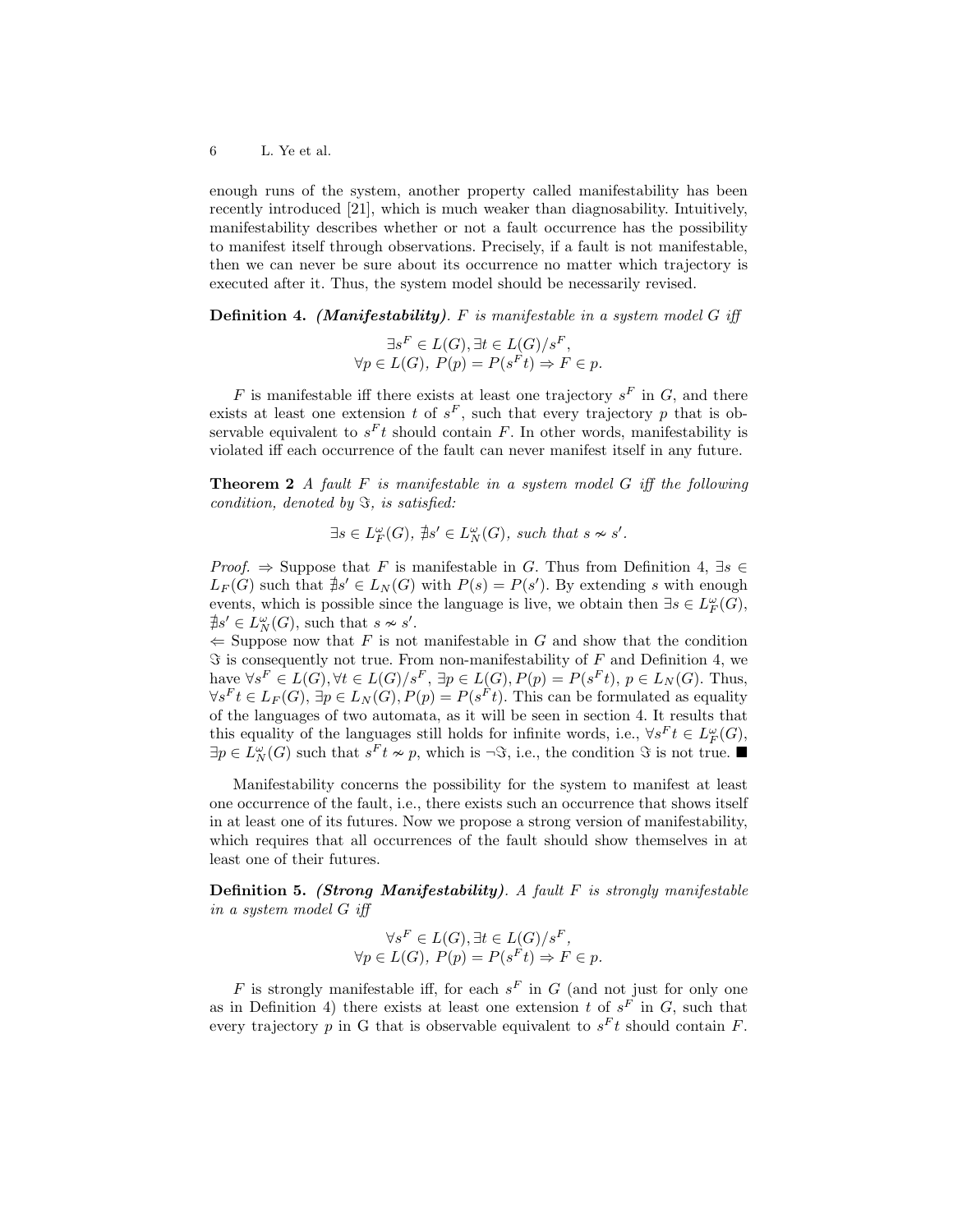Precisely, each occurrence of F should show itself in at least one of its futures. So, in a similar way as Theorem 2, we can prove the following theorem, which provides a sufficient and necessary condition for strong manifestability.

**Theorem 3** A fault  $F$  is strongly manifestable in a system model  $G$  iff the  $following condition, denoted by \mathcal{S}^s, is satisfied:$ 

$$
\forall s^F \in L(G), \exists t \in L^{\omega}(G)/s^F, \ \nexists s' \in L^{\omega}_N(G), \ such \ that \ s^Ft \nsim s'.
$$

**Theorem 4** Given a system model  $G$  and a fault  $F$ , we have:

- 1. F is diagnosable in G implies that F is strongly manifestable in G.
- 2. F is strongly manifestable in  $G$  implies that  $F$  is manifestable in  $G$ .
- *Proof.* 1. Suppose that F is not strongly manifestable, then from Theorem 3, we have  $\neg \Im^s$ , i.e.,  $\exists s^F \in L(G), \forall t \in L^{\omega}(G)/s^F$ ,  $\exists s' \in L^{\omega}_N(G)$  such that  $s<sup>F</sup>t \nsim s'$ . This implies that there does exist at least one critical pair in the system. From Theorem 1,  $F$  is not diagnosable.
- 2. Suppose that F is not manifestable. From Theorem 2, we have  $\forall s \in L^{\omega}_F(G)$ ,  $\exists s' \in L_N^{\omega}(G)$ , such that  $s \nsim s'$ . By choosing arbitrarily one  $s^F \in L(G)$  and taking all s of prefix  $s^F$ , we obtain  $\exists s^F \in L(G)$ ,  $\forall t \in L^{\omega}(G)/s^F$ ,  $\exists s' \in L^{\omega}_N(G)$ such that  $s^F t \nsim s'$ , i.e.,  $\neg \Im^s$ . Hence F is not strongly manifestable.

## 4 Manifestability Verification

Manifestability verification consists in checking whether the condition  $\Im$  in Theorem 2 is satisfied for a given system model. In this section, we show how to construct different structures based on a system model to obtain  $L^\omega_F(G),\, L^\omega_N(G)$ as well as the set of critical pairs. The condition  $\Im$  can then be checked by using equivalence techniques with these intermediate structures. Precisely, if for each infinite faulty trajectory  $s \in L_F^{\omega}(G)$ , there exists a corresponding critical pair, then the considered fault is not manifestable. Otherwise, it is manifestable. For the sake of simplicity, we concentrate on how to check manifestability, which can be extended in a straightforward way to handle strong manifestability. This extension will be explained explicitly in Section 4.3.

#### 4.1 System Diagnosers

Given a system model, the first step is to construct a structure showing fault information for each state, i.e., whether the fault has effectively occurred up to this state from the initial state.

**Definition 6.** (Diagnoser). Given a system model G, its diagnoser with respect to a considered fault F is the FSM  $D_G = (Q_D, \Sigma_D, \delta_D, q_D^0)$ , where: 1)  $Q_D \subseteq Q \times$  $\{N, F\}$  is the set of states; 2)  $\Sigma_D = \Sigma$  is the set of events; 3)  $\delta_D \subseteq Q_D \times \Sigma_D \times Q_D$ is the set of transitions;  $\langle \rangle$   $q_D^0 = (q^0, N)$  is the initial state. The transitions of  $\delta_D$  are those  $((q, \ell), e, (q', \ell')),$  with  $(q, \ell)$  reachable from  $q_D^0$ , such that there is a transition  $(q, e, q') \in \delta$ , and  $\ell' = F$  if  $\ell = F \vee e = F$ , otherwise  $\ell' = N$ .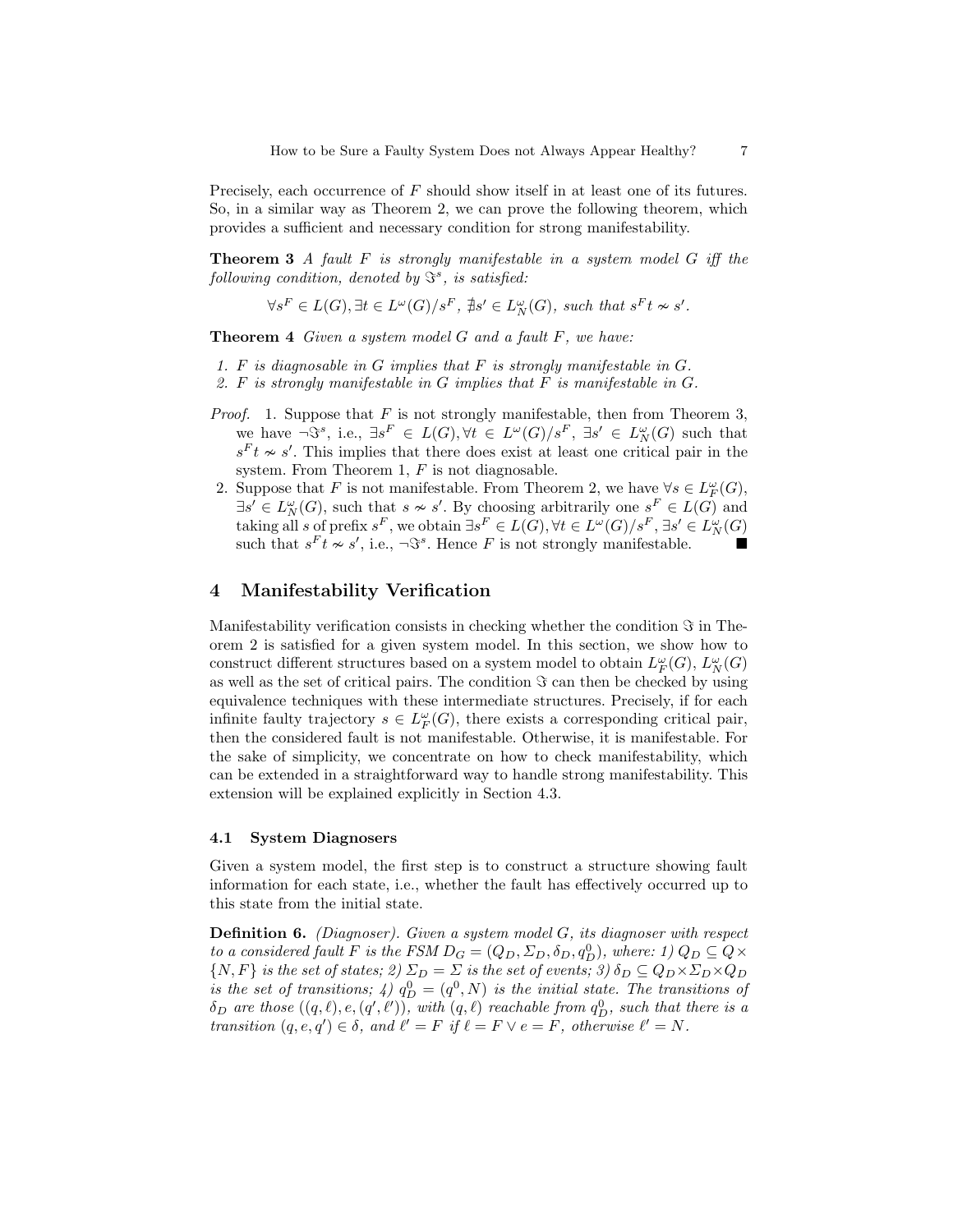The right part of Figure 2 shows the diagnoser for the system depicted in the left part, where each state has its own fault information. Precisely, given a system state  $q$ , if the fault has occurred on the path from  $q^0$  to  $q$ , then the fault label for  $q$  is  $F$ . Such a state is called fault (diagnoser) state. Otherwise, the fault label is  $N$  and the state is called normal (diagnoser) state. Diagnoser construction keeps the same set of trajectories and splits into two those states reachable by both a faulty and a normal path (q5 in the example).

**Lemma 1** Given a system model G and its corresponding diagnoser  $D_G$ , then we have  $L(G) = L(D_G)$  and  $L^{\omega}(G) = L^{\omega}(D_G)$ .

In order to simplify the automata handled, the idea is to keep only the minimal subparts of  $D<sub>G</sub>$  containing all faulty (resp., normal) trajectories.

**Definition 7.** (Fault (Refined) Diagnoser). Given a diagnoser  $D_G$ , its fault diagnoser is the FSM  $D_G^F = (Q_{D^F}, \Sigma_{D^F}, \delta_{D^F}, q_{D^F}^0)$ , where: 1)  $q_{D^F}^0 = q_D^0$ ; 2)  $Q_{D^F} = \{q_D \in Q_D \mid \exists q'_D = (q, F) \in Q_D, \exists s' \in \Sigma_D^*, (q_D, s', q'_D) \in \delta_D^* \};\, \beta) \,\delta_{D^F} =$  $\{(q_D^1, \sigma, q_D^2) \in \delta_D \mid q_D^2 \in Q_{D^F}\};\,4) \Sigma_{D^F} = \{\sigma \in \Sigma_D \mid \exists (q_D^1, \sigma, q_D^2) \in \delta_{D^F}\}.$  The fault refined diagnoser is obtained by performing the delay closure with respect to the set of observable events  $\Sigma_o$  on the fault diagnoser:  $D_G^{FR} = \mathcal{C}_{\Sigma_o}(D_G^F)$ .

The fault diagnoser keeps all fault states as well as all transitions and intermediate normal states on paths from  $q_D^0$  to any fault state. Then we refine this fault diagnoser by only keeping the observable information, which is sufficient to obtain the set of critical pairs. The left (resp. right) part of Figure 3 shows the fault diagnoser (resp. fault refined diagnoser) for Example 2.



Fig. 3. Fault diagnoser (left) and its refined version (right) for Example 2.

By construction, the sets of faulty trajectories in  $D_G^F$  and in G are equal and this is still true for infinite faulty trajectories. This is also the case for infinite faulty trajectories in  $D_G^{FR}$  and infinite observed faulty trajectories in  $G$ . But take care that it may exist infinite normal trajectories in  $D_G^F$  (resp.,  $D_G^{FR}$ ) if it exists in  $G$  a normal cycle in a path to a fault state (e.g., adding a loop in state  $q_1$  of the system model of Example 2).

**Lemma 2** Given a system model G and its corresponding fault diagnoser  $D_G^F$ and fault refined diagnoser  $D_G^{FR}$ , we have  $L_F^{\omega}(G) = L_F^{\omega}(D_G^{F})$  and  $P(L_F^{\omega}(G)) =$  $L_F^{\omega}(D_G^{FR})$ .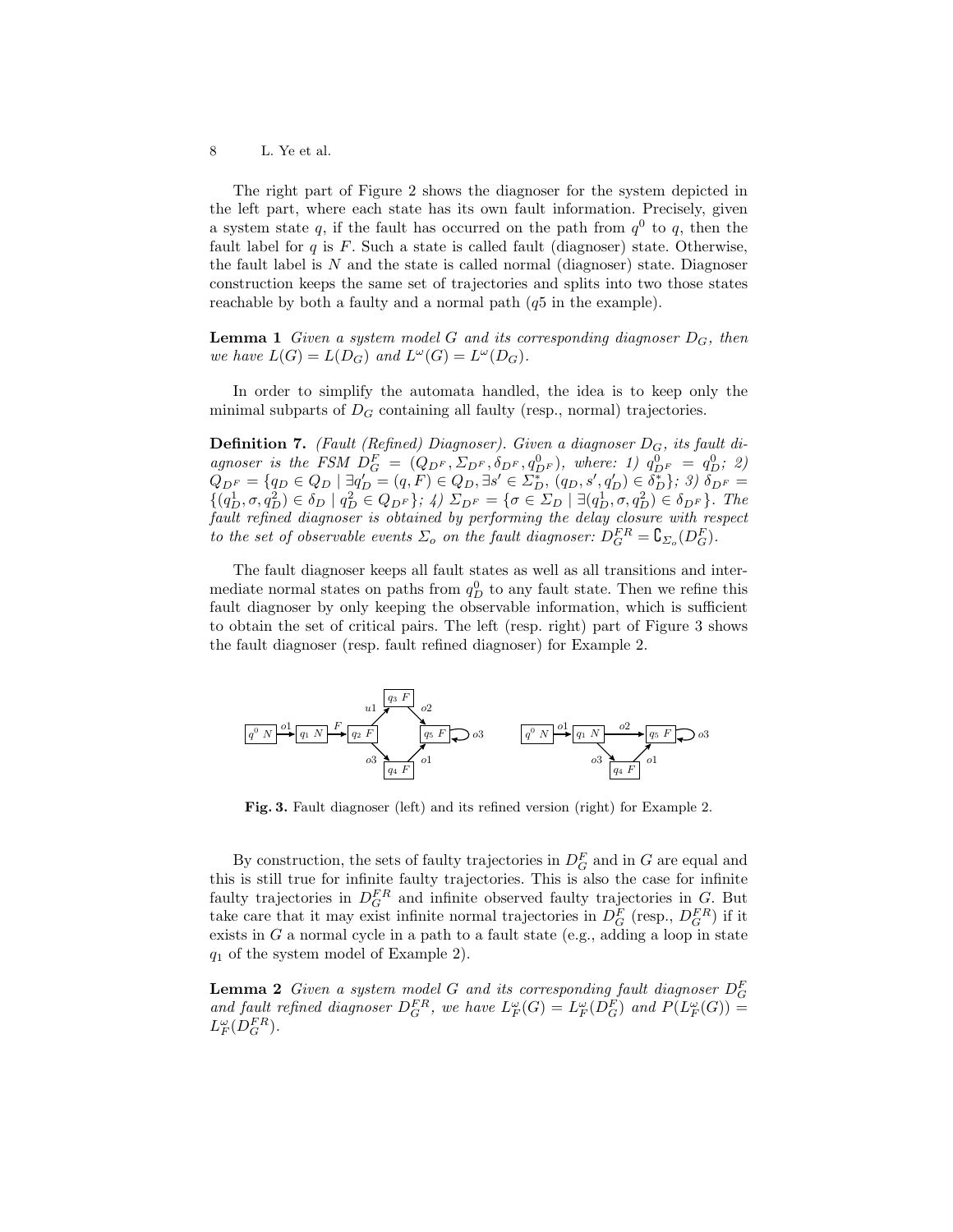Similarly, we obtain the subpart of  $D_G$  containing only normal trajectories.

**Definition 8.** (Normal (Refined) Diagnoser). Given a diagnoser  $D_G$ , its normal diagnoser is the FSM  $D_G^N = (Q_{D^N}, \Sigma_{D^N}, \delta_{D^N}, q_{D^N}^0)$ , where: 1)  $q_{D^N}^0 = q_D^0$ ; 2)  $Q_{D^N} = \{(q, N) \in Q_D\}; \, \tilde{3}) \, \delta_{D^N} = \{(q_D^1, \sigma, q_D^2) \in \delta_D \mid q_D^2 \in \tilde{Q}_{D^N}\}; \, \tilde{4})$  $\Sigma_{D^{N}} = \{\sigma \in \Sigma_D \mid \exists (q_D^1, \sigma, q_D^2) \in \delta_{D^{N}}\}.$  The normal refined diagnoser is obtained by performing the delay closure with respect to  $\Sigma_o$  on the normal diagnoser:  $D_G^{NR} = \mathbb{C}_{\Sigma_o}(D_G^N)$ .

 ${\bf Lemma}$  3  $\it Given$  a system model  $G$  and its corresponding normal diagnoser  $D_G^N$ and normal refined diagnoser  $D_G^{NR}$ , we have  $L_N^{\omega}(G) = L^{\omega}(D_G^N)$  and  $P(L_N^{\omega}(G)) =$  $L^{\omega}(D_G^{NR}).$ 



Fig. 4. Normal diagnoser (left) and its refined version (right) for Example 2.

The left (resp. right) part of Figure 4 shows the normal diagnoser (resp. normal refined diagnoser) for Example 2.

#### 4.2 Manifestability Checking

In this section, we show how to obtain the set of critical pairs based on the diagnosers described in the precedent section. Based on this, equivalence checking will be used to examine the manifestability condition  $\Im$  in Theorem 2.

**Definition 9.** (Pair Verifier). Given a system model G, its pair verifier  $V_G$  is obtained by synchronizing the corresponding fault and normal refined diagnosers  $D_G^{FR}$  and  $D_G^{NR}$  based on the set of observable events, i.e.,  $V_G = D_G^{FR} \parallel_{\Sigma_o} D_G^{NR}$ .

To construct a pair verifier, we impose that the synchronized events are the whole set of observable events. Then  $V_G$  is actually the product of  $D_G^{FR}$  and  $D_G^{NR}$ and the language of the pair verifier is thus the intersection of the language of the fault refined diagnoser and that of the normal refined diagnoser. In the pair verifier, each state is composed of two diagnoser states, whose label  $(F \text{ or } N)$  of the first one indicates whether the fault has effectively occurred in the first of the two corresponding trajectories. If the first of these two states is a fault state, then this verifier state is called ambiguous state since, reaching this state, the first trajectory contains the fault and the second not, while both have the same observations. Infinite trajectories of  $V_G$  are thus either normal (all states labels are  $(N, N)$  or ambiguous (all states labels from a certain state are  $(F, N)$ ), the latter ones being denoted by  $L_a^{\omega}(V_G)$ .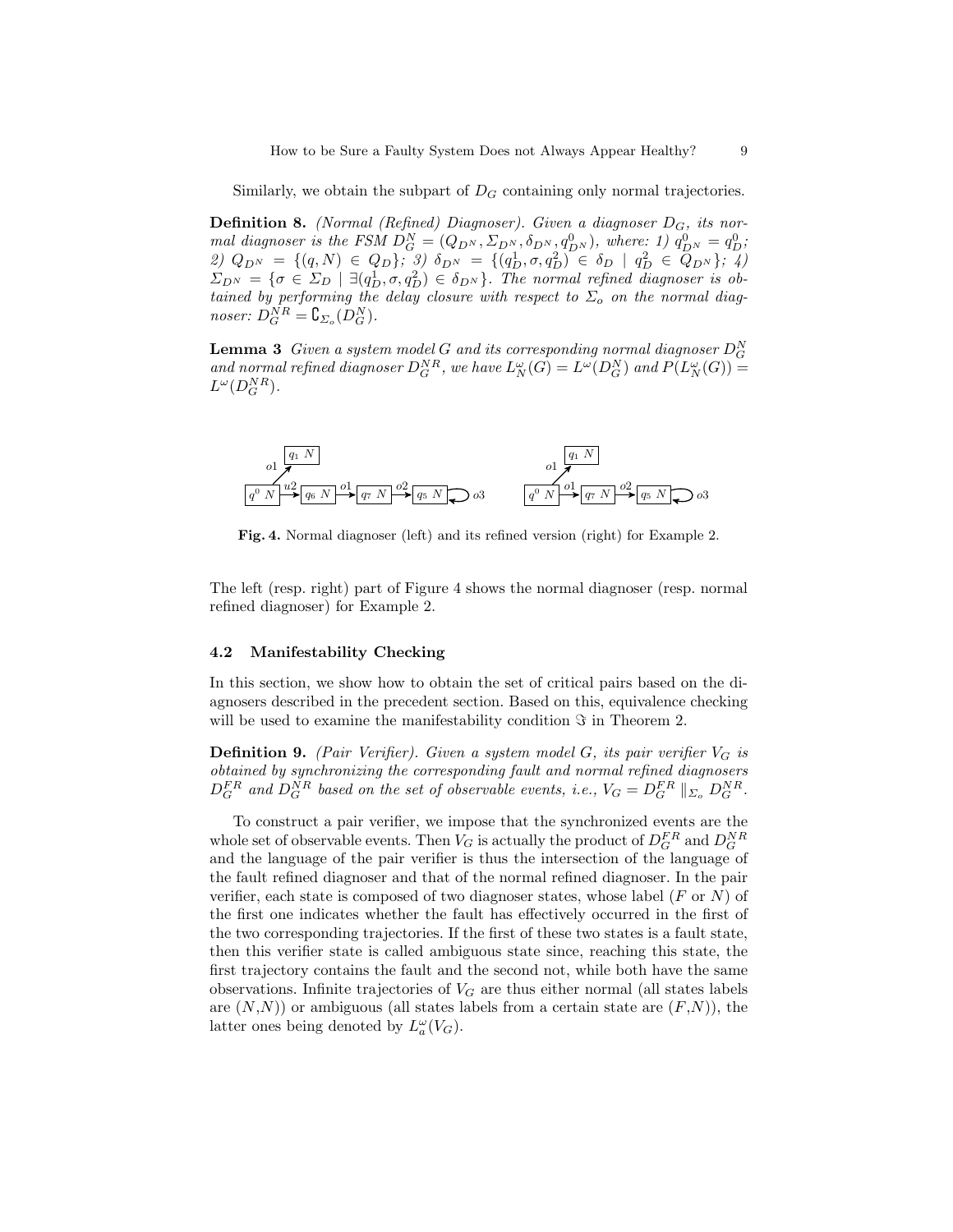**Lemma 4** Given a system model G with its  $V_G$ ,  $D_G^{FR}$  and  $D_G^{NR}$ , we have  $L_a^{\omega}(V_G) = L_F^{\omega}(D_G^{FR}) \cap L^{\omega}(D_G^{NR}).$ 

In the pair verifier depicted in Figure 5, the gray node represents an ambiguous state.



Fig. 5. The pair verifier for the system in Example 2.

**Lemma 5** Given a system model G, a fault F is diagnosable iff  $L_a^{\omega}(V_G) = \emptyset$ .

Proof.  $L_a^{\omega}(V_G) \neq \emptyset \Leftrightarrow L_F^{\omega}(D_G^{FR}) \cap L^{\omega}(D_G^{NR}) \neq \emptyset$  (from Lemma 4)  $\Leftrightarrow P(L_F^{\omega}(G)) \cap$  $P(L_N^{\omega}(G)) \neq \emptyset$  (from Lemmas 2 and 3)  $\Leftrightarrow \exists s \in L_F^{\omega}(G), \exists s' \in L_N^{\omega}(G)$   $P(s) =$  $P(s') \Leftrightarrow \exists s, s' \in L^{\omega}(G) \ s \nsim s' \text{ (from Definition 3)} \Leftrightarrow F \text{ is not diagonal to the form }$ Theorem 1).

**Theorem 5** Given a system model G, a fault F is manifestable iff  $L_a^{\omega}(V_G) \subset$  $L_F^{\omega}(D_G^{FR})$ .

Proof.  $L^{\omega}_{a}(V_G) \not\subset L^{\omega}_{F}(D^{FR}_{G}) \Leftrightarrow L^{\omega}_{F}(D^{FR}_{G}) \subseteq L^{\omega}(D^{NR}_{G})$  (from Lemma 4)  $\Leftrightarrow$  $P(L_F^{\omega}(G)) \subseteq P(L_N^{\omega}(G))$  (from Lemmas 2 and 3)  $\Leftrightarrow \forall s \in L_F^{\omega}(G), \exists s' \in L_N^{\omega}(G)$  $P(s) = P(s') \Leftrightarrow \forall s \in L_F^{\omega}(G), \exists s' \in L_N^{\omega}(G) \ s \nsim s' \text{ (from Definition 3)} \Leftrightarrow \neg \Im \Leftrightarrow F$ is not manifestable (from Theorem 2).

#### 4.3 Algorithm

Algorithm 1 is the pseudo-code to verify manifestability, which can simultaneously verify diagnosability. Given the input (line  $1$ ) as the system model  $G$  and the fault  $F$ , we first construct the diagnoser (line 2) as described by Definition 6. We then construct fault and normal refined diagnosers (lines 3-4) as defined by Definitions 7 and 8. The next step is to synchronize  $D_G^{FR}$  and  $D_G^{NR}$  to obtain the pair verifier  $V_G$  (line 5). With  $D_G^{FR}$  and  $V_G$ , we have the following verdicts:

- if  $L_a^{\omega}(V_G) = \emptyset$  (line 6), from Lemma 5, F is diagnosable and thus manifestable from Theorems 1 and 4 (line 7).
- if  $L_a^{\omega}(V_G) = L_F^{\omega}(D_G^{FR}) \neq \emptyset$  (line 8), we can deduce from Theorem 5 that F is not manifestable. Thus, by Theorem  $4$  (or directly from Lemma 5),  $F$  is not diagnosable (line 9).
- if  $L_a^{\omega}(V_G) \neq \emptyset$  and  $L_a^{\omega}(V_G) \subset L_F^{\omega}(D_G^{FR})$  (line 10), which can be deduced because of Lemma 4, the former condition means that  $F$  is not diagnosable and, by Theorem 5, the latter means that  $F$  is manifestable (line 11).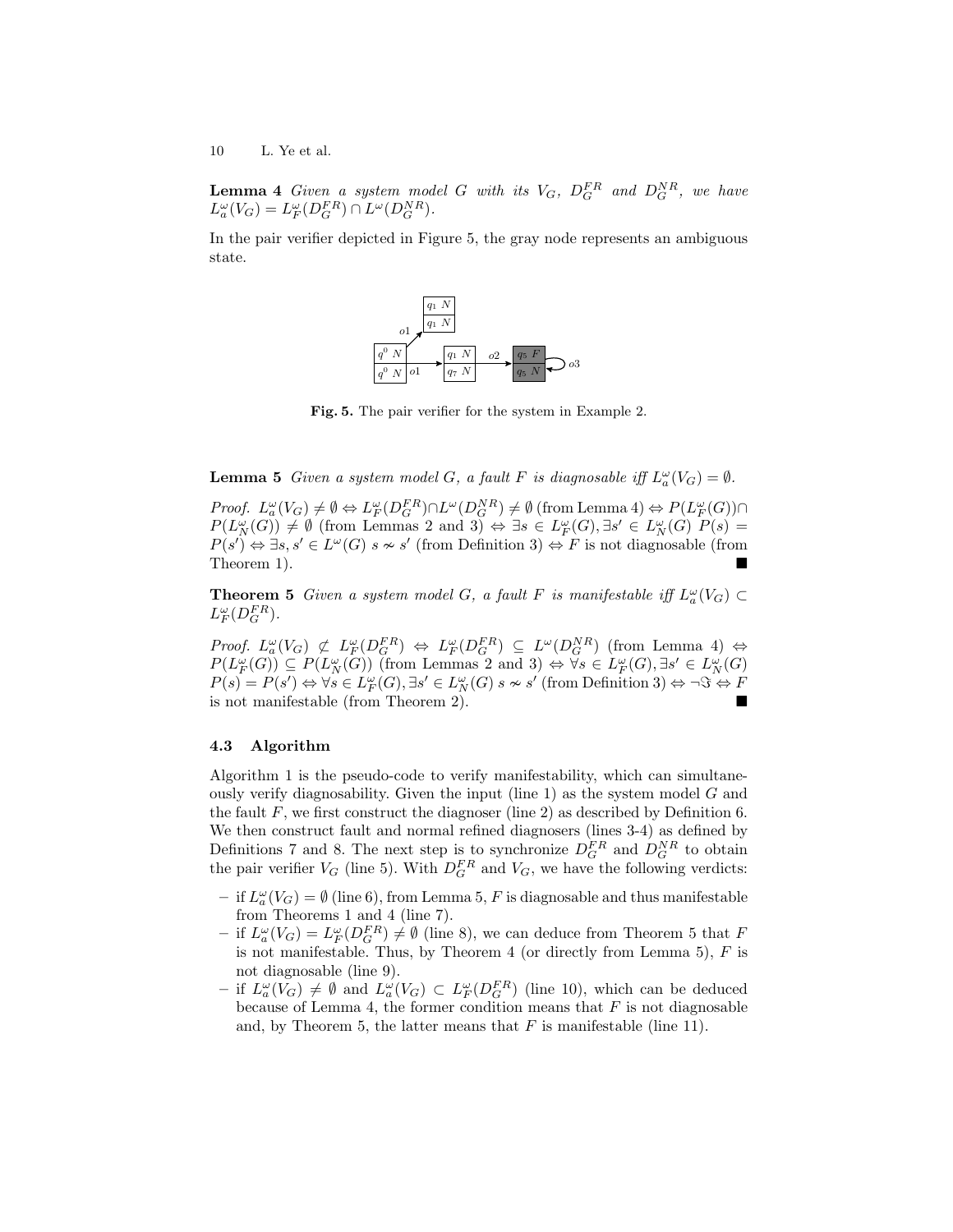Algorithm 1 Manifestability and Diagnosability Algorithm for DESs

1: INPUT: System model G; the considered fault F 2:  $D_G \leftarrow ConstructDiagnoser(G)$ 3:  $D_G^{FR} \leftarrow ConstructFRDiagnoser(D_G)$ 4:  $D_G^{NR} \leftarrow ConstructNRDiagnoser(D_G)$ 5:  $V_G \leftarrow D_G^{FR} ||_{\Sigma_o} D_G^{NR}$ 6: if  $L_a^{\omega}(V_G) = \emptyset$  then 7: return "F is diagnosable and manifestable in G" 8: else if  $L_a^{\omega}(V_G) = L_F^{\omega}(D_G^{FR})$  then 9: return "F is neither diagnosable nor manifestable in G" 10: else 11: return "F is not diagnosable but manifestable in G" 12: end if

Note that  $L_F^{\omega}(D_G^{FR}) = L^{\omega}(D_G^{FR})$  (resp.,  $L_a^{\omega}(V_G) = L^{\omega}(V_G')$ ) where  $D_G^{FR}$  is identical to  $D_G^{FR}$  (resp.,  $V_G'$  identical to  $V_G$ ), except that the final states, for Büchi acceptance conditions, are limited to fault (resp., ambiguous) states. Note also that the condition  $L_a^{\omega}(V_G) = L_F^{\omega}(D_G^{FR})$  is equivalent to  $L^{\omega}(V_G) = L^{\omega}(D_G^{FR})$ as the infinite normal trajectories are identical in  $V_G$  and in  $D_G^{FR}$ .

In Algorithm 1, the complexity of the different diagnosers constructions is linear. Building the pair verifier by synchronizing the fault and the normal refined diagnosers is polynomial with the number of system states. To finally check the manifestability, the equivalence checking (line 8) cannot be avoided, which is already demonstrated to be PSPACE, even for infinite words, in the literature [18]. Thus, the total complexity of this algorithm is PSPACE. Algorithm 1 suggests that the manifestability problem is more complex than diagnosability (for which a test of language emptiness is sufficient, which implies a total NLOGSPACE complexity, a result already known), which we will formally prove later.

To verify the strong manifestability, one has to check the condition  $\mathcal{S}^s$  in Theorem 3. Algorithm 1 can be adapted for this with the following modifications:

- For each occurrence of the fault, we construct one fault refined diagnoser. To do this, we assume that the system has a finite number of fault occurrences (excluding thus cycles before a fault occurrence or containing a fault occurrence). To simplify, it is then enough to consider those latest occurrences of the fault (for which no future contains another occurrence of the fault) since if such occurrence can show itself in one future, then this is the case for all earlier occurrences of the fault in the same trajectory.
- For each fault refined diagnoser, one constructs a pair verifier as described by Definition 9. Then, one has to compare the language defined by each fault refined diagnoser with the language defined by its corresponding verifier. The fault is not strongly manifestable iff there exists at least one such pair verifier and fault refined diagnoser defining the same languages for infinite words, as this violates the condition  $\Im^s$  in Theorem 3.

Now we show that the problem of manifestability verification itself is a PSPACE-complete problem by the reduction to it of rational languages equiva-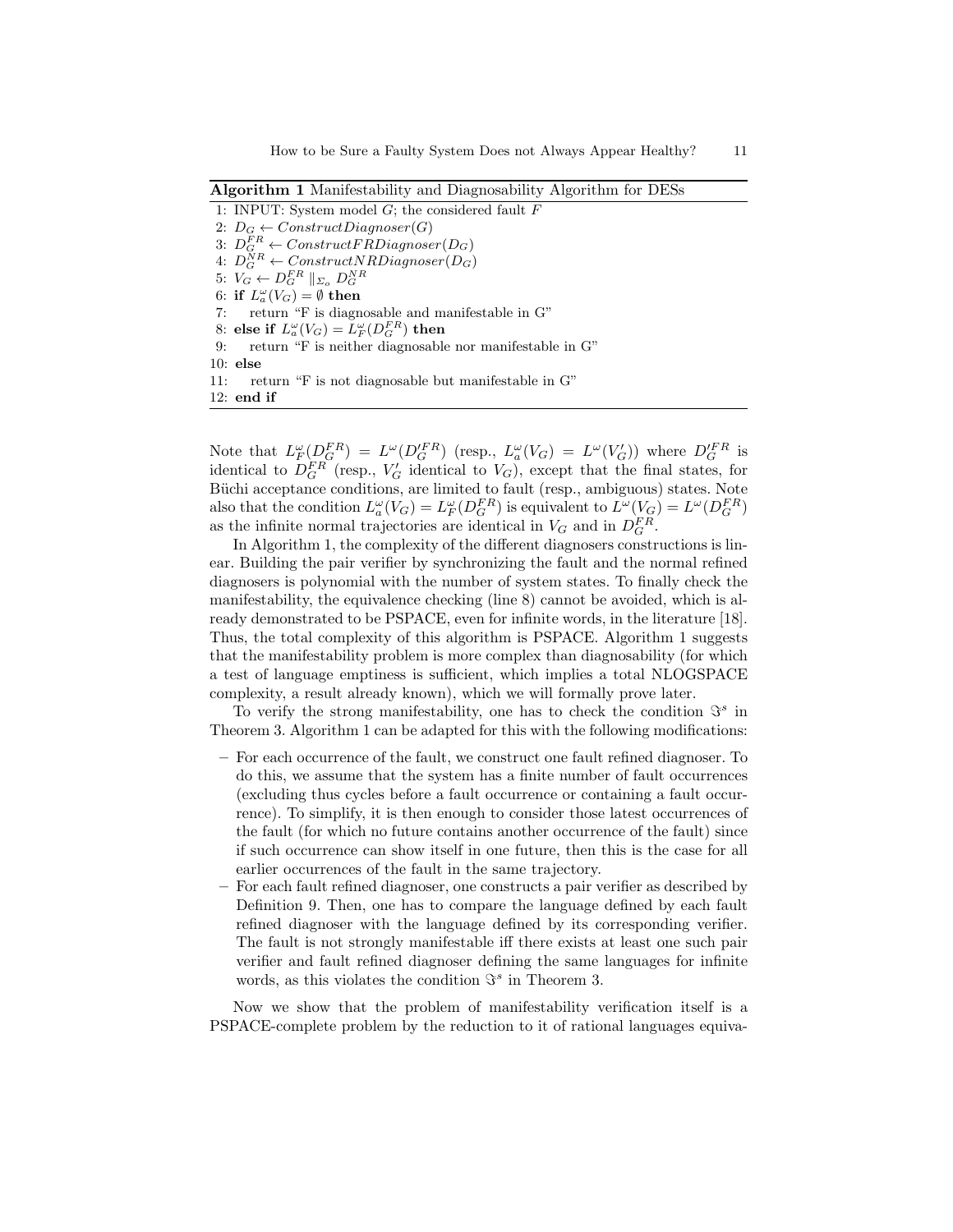lence checking. The problem of checking non-deterministic FSM equivalence on infinite words is already proved to be PSPACE-complete [18].

**Theorem 6** Given a system model G and a fault  $F$ , the problem of checking whether F is manifestable in G is PSPACE-complete.

Proof. The complexity of Algorithm 1 is PSPACE. Now we demonstrate that the problem of checking manifestability is PSPACE-hard. Let  $G_1 = (Q_1, \Sigma, \delta_1, q_1^0)$ and  $G_2 = (Q_2, \Sigma, \delta_2, q_2^0)$  be two arbitrary (non-deterministic) automata on the same vocabulary defining live languages. One can always assume that  $Q_1 \cap Q_2 =$  $\emptyset$ . Based on  $G_1$  and  $G_2$ , one can construct a new FSM, representing a system model,  $G = (Q, \Sigma \cup \{F\}, \delta, q_2^0)$ , where  $Q = Q_1 \cup Q_2$  and  $\delta = \delta_1 \cup \delta_2 \cup \{(q_2^0, F, q_1^0)\},$ with  $\Sigma_o = \Sigma$ ,  $\Sigma_u = \emptyset$  and  $\Sigma_f = \{F\}$ . From the construction of G, one has  $L^{\omega}(G_1) = P(L_F^{\omega}(G))$  and  $L^{\omega}(G_2) = P(L_N^{\omega}(G))$ . From Lemmas 2, 3 and 4, one obtains  $L^{\omega}(V_G) = P(L_F^{\omega}(G)) \cap P(L_N^{\omega}(G))$ . This implies  $L^{\omega}(G_1) \cap L^{\omega}(G_2) =$  $L^{\omega}(V_G)$ . From Theorem 5, one has  $L^{\omega}(G_1) \cap L^{\omega}(G_2) \subset L^{\omega}(G_1) \Longleftrightarrow F$  is manifestable in  $G$ , i.e.,  $L^{\omega}(G_1) \subseteq L^{\omega}(G_2) \Longleftrightarrow F$  is not manifestable in  $G$ . So, rational languages inclusion testing on infinite words boils down to manifestability checking, which gives the result.

## 5 Experimental Results

We have applied our algorithm on more than one hundred examples taken from literature and hand-crafted ones. The latter ones are constructed to show the scalability since the sizes of the former ones are very small. Our experimental results are obtained by running our program on a Mac OS laptop with a 1.7 GHz Intel Core i7 processor and 8 Go 1600 MHz DDR3 of memory.

|                              |       | LitSys $ S / T  S / T (PV)$ Time |    | verdict         | $ \overline{\text{HCS}}\text{ys} $ | S / T   | $ S / T (\overline{PV}) Time $ |     | verdict         |
|------------------------------|-------|----------------------------------|----|-----------------|------------------------------------|---------|--------------------------------|-----|-----------------|
| Ex. 2                        | 8/10  | 4/4                              | 15 | SManifes        | $h-c1$                             | 22/24   | 18/18                          | 32  | <b>SManifes</b> |
| [14]                         | 16/23 | 21/23                            | 51 | Manifes         | $h-c2$                             | 36/39   | 74/77                          | 90  | Manifes         |
| $\left\lceil 12\right\rceil$ | 16/20 | 7/9                              | 25 | Manifes         | $h-c3$                             | 46/50   | 105/110                        | 120 | Manifes         |
| [9]                          | 3/6   | 4/6                              | 12 | <b>SManifes</b> | $h-c4$                             | 52/57   | 160/183                        | 151 | <b>SManifes</b> |
| $\left[ 20\right]$           | 18/21 | 53/57                            | 69 | SManifes        | $h-c5$                             | 57/69   | 32/37                          | 78  | <b>SManifes</b> |
| $\left[15\right]$            | 9/11  | 2/1                              | 16 | Diagno          | $h-c6$                             | 509/570 | 79/81                          | 132 | Manifes         |
| $\left\lceil 13\right\rceil$ | 12/28 | 45/51                            | 68 | <b>NManifes</b> | $_{\rm h-c7}$                      | 320/390 | 1752/1791                      | 323 | <b>NManifes</b> |

Table 1. Experimental Results

Table 1 shows part of our experimental results, where verdicts (i.e., Manifes(tability), S(trong)Manifes(tability), Diagno(sability), N(on)Manifes(tability)) show the strongest property satisfied by the system. For example, if it is Manifes, then it is not SManifes nor Diagno. Diagno implies both SManifes and Manifes. We give the number of states and transitions of the system  $(|S|/|T|)$ , of the pair verifier  $(|S|/|T|(PV)$ , as well as the execution time (millisecond is used as time unit). The size of the pair verifier includes all transitions generated from the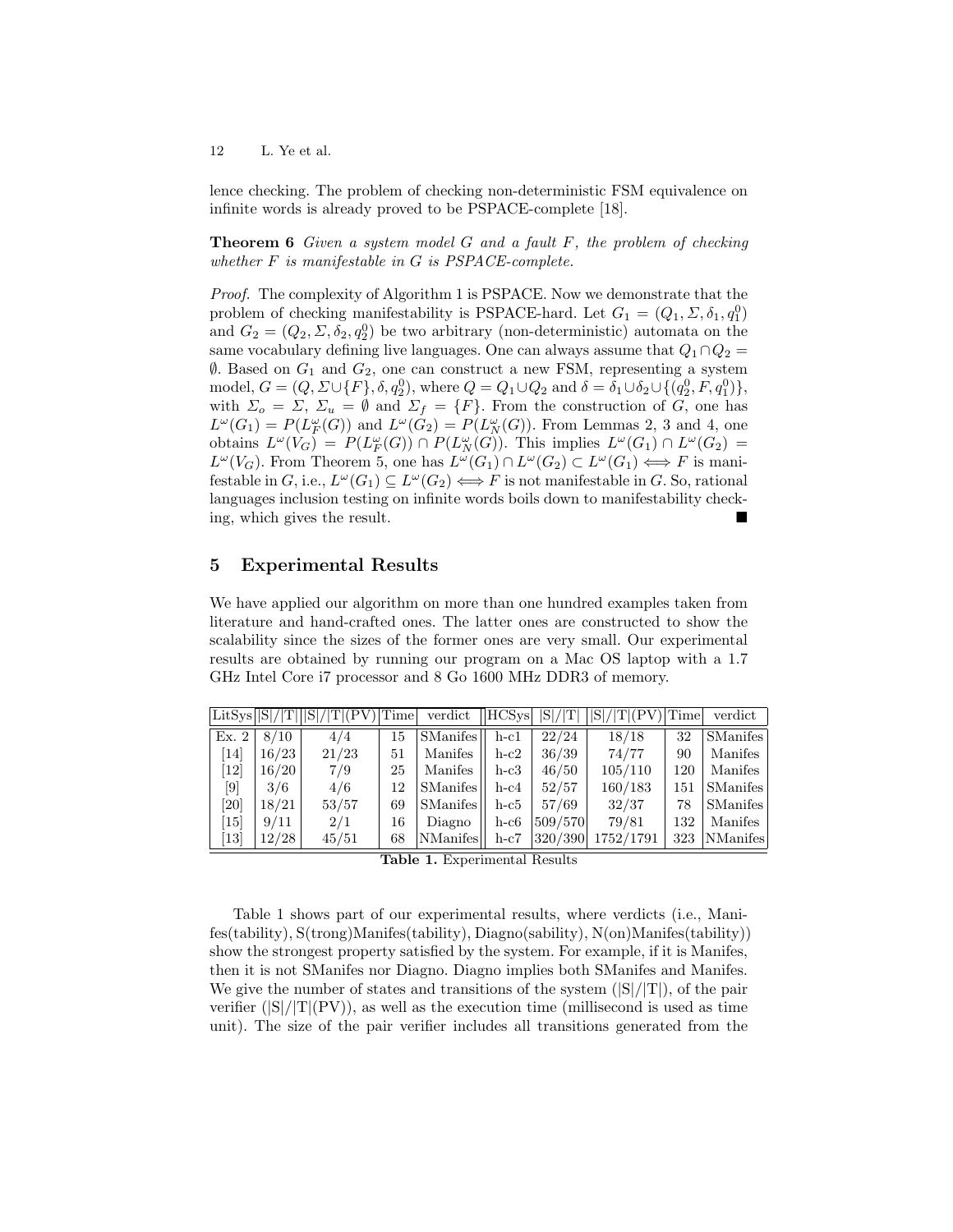synchronization of the fault refined diagnoser and the normal refined diagnoser. The examples shown here include Example 2 in this paper with the illustrative examples of other papers that handle similar problems.

To construct the hand-crafted examples (HCSys) from those selected from the literature (LitSys), we are not interested in diagnosable examples. First, diagnosable systems are rare in the literature as well as in the industry. Second, diagnosability implies an empty language of ambiguous infinite words for the pair verifier, which can be verified without equivalence checking. The efficiency cannot be convincing by applying our algorithm on diagnosable examples. When extending the examples from the literature, we keep the same verdict. For example, for a manifestable system, an arbitrary FSM without fault is added in a place such that at least one faulty infinite trajectory can always manifest itself (and obviously critical pairs are preserved).

From our experimental results, the executed time is also dependent on the size of the pair verifier besides that of the system. To achieve a worst case, one way is to employ the example construction in the proof of Theorem 6 by setting  $L^{\omega}(G_1) = L^{\omega}(G_2)$ . The hand-crafted example h-c7 is constructed in such a way.

We can see that the original HVAC system in [13] is not manifestable, i.e., any faulty behavior cannot be diagnosed in all its infinite futures. It is thus necessary to go back to design stage to revise the system model. For other manifestable but not diagnosable systems, one interesting future work is to study boundedmanifestability, making sure to detect the fault in bounded time.

## 6 Related Work

The first approach to verify the diagnosability of DESs is to construct a deterministic FSM to check the existence of critical pairs [13], which has however exponential complexity in the number of system states. Then the authors of [10] proposed another method called twin plant with polynomial complexity. Here we adapted the twin plant plus equivalence checking to verify manifestability. Note that the existence of critical pairs, that excludes diagnosability, does not exclude manifestability. Intuitively, manifestability is a more complicated problem than diagnosability, which was demonstrated by proving that the problem itself is PSPACE instead of polynomial (actually NLOGSPACE) for diagnosability.

In [16, 17], the authors proposed different variants of detectability (e.g., (strong) detectability) about state estimation. The system is detectable (resp. strongly detectable) if, based on a sequence of observations, one can be sure about the state in which is the system for some given trajectory (resp. all trajectories). They proposed a polynomial algorithm for strong detectability, for which two different trajectories with the same observations implies the violation. However, to analyze detectability, they constructed a deterministic observer that has exponential complexity with the number of system states. Our approach can be adapted to handle state estimation by considering an ambiguous state as one that contains different system states. Thus, we can improve their state estimation by using the improved equivalence checking techniques (e.g., the approach of [5]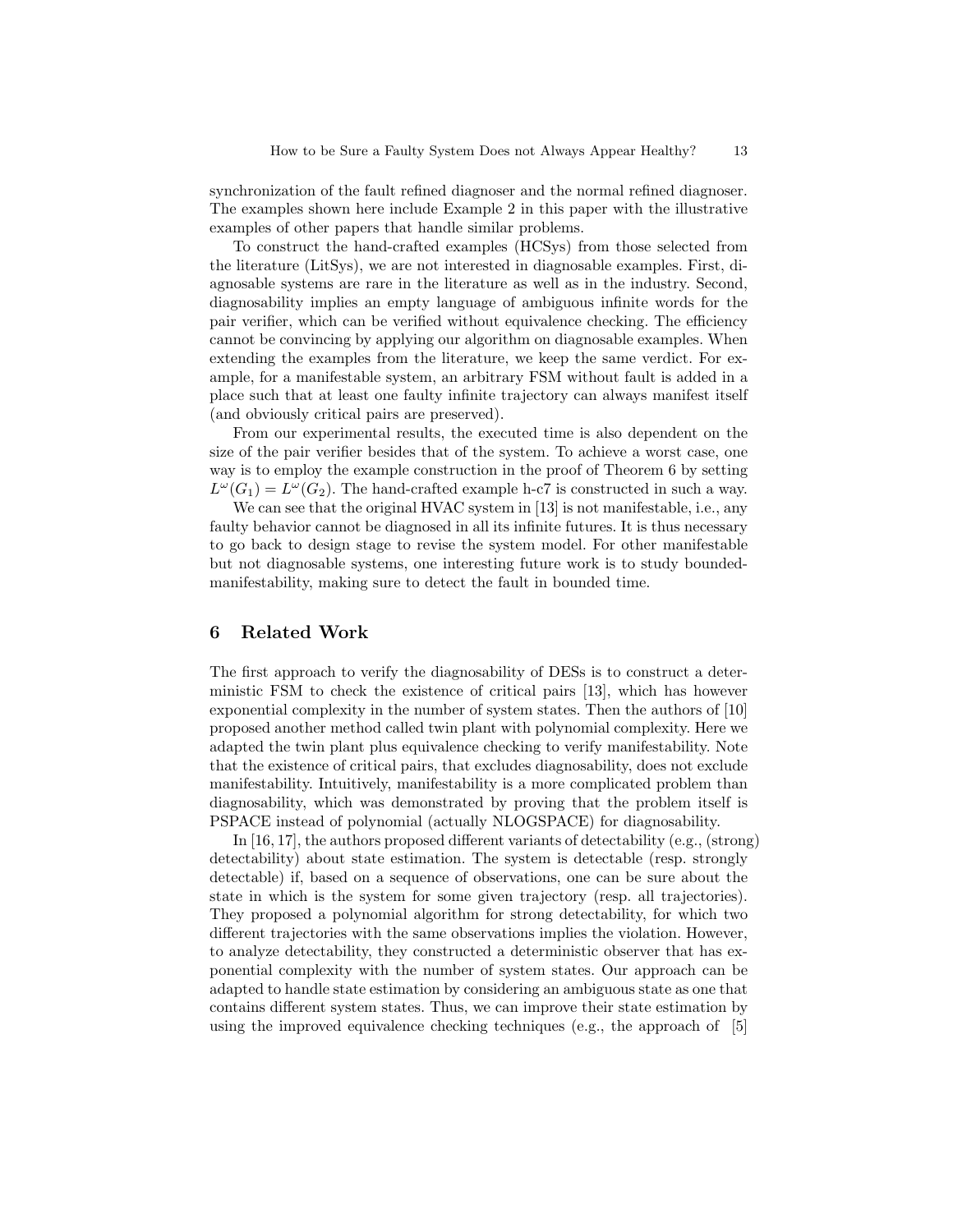normally constructs a small part of the deterministic automaton). Furthermore, we proved that the problem of manifestability itself is PSPACE-complete.

The authors of  $[1, 8]$  proposed an approach for weak diagnosability in a concurrent system by using Petri net, i.e., impose a constraint of weak fairness by disallowing the enabled transition to be perpetually ignored. The idea is to make impossible some non-diagnosable scenarios in order to upgrade the diagnosability level. They focused on how to get the more appropriate model, based on which the solution can be polynomial such as that for classical diagnosability.

Two definitions for stochastic diagnosability were introduced and analyzed in [19], which are weaker than diagnosability. A-diagnosability requires that the ambiguous behaviors have a null probability. AA-diagnosability admits errors in the provided information which should have an arbitrary small probability. Then four variants of diagnosability (FA, IA, FF, IF) were introduced and studied for different probabilistic system models [3, 4]. Different ambiguity criteria were then defined according to different types of runs: for faulty runs only or for all runs; for infinite runs or for finite sub-runs. Among them IF-diagnosability (for infinite faulty runs) is the weakest one. Note that IF-diagnosability of a finite probabilistic system is equivalent to A-diagnosability.

The authors of [9, 2] analyzed (safe) active diagnosability by introducing controllable actions for (probabilistic) DESs, where the complexity of these problems were also studied. The idea is to design controllers (resp. label activation strategies for probabilistic version) to enable a subset of actions in order to make it diagnosable (resp. stochastically diagnosable).

## 7 Conclusion and future work

In this paper we addressed the formal verification of manifestability for DESs. To bring an alternative to diagnosability analysis, whose satisfaction is very demanding in terms of sensors placement, we defined (strong) manifestability, a new weaker property. Then, we constructed different structures from the system model to check manifestability by using equivalence techniques. The entailment relations between different properties were proved and demonstrated on examples from the literature. Thus, engineers have a variety of criteria to design systems with optimal trade-off between safety and cost. One interesting future work is to extend our approach for distributed systems composed of a set of components, each one being modeled as a FSM with synchronization events.

#### References

- 1. A. Agarwal, A. Madalinski, and S. Haar. Effective Verification of Weak Diagnosability. In Proceedings of the 8th IFAC Symposium on Fault Detection, Supervision and Safety for Technical Processes (SAFEPROCESS'12), pages 636–641. IFAC, 2012.
- 2. N. Bertrand, E. Fabre, S. Haar, S. Haddad, and L. Hélouët. Active diagnosis for probabilistic systems. In Foundations of Software Science and Computation Structures - 17th International Conference, FOSSACS 2014, pages 29–42, 2014.